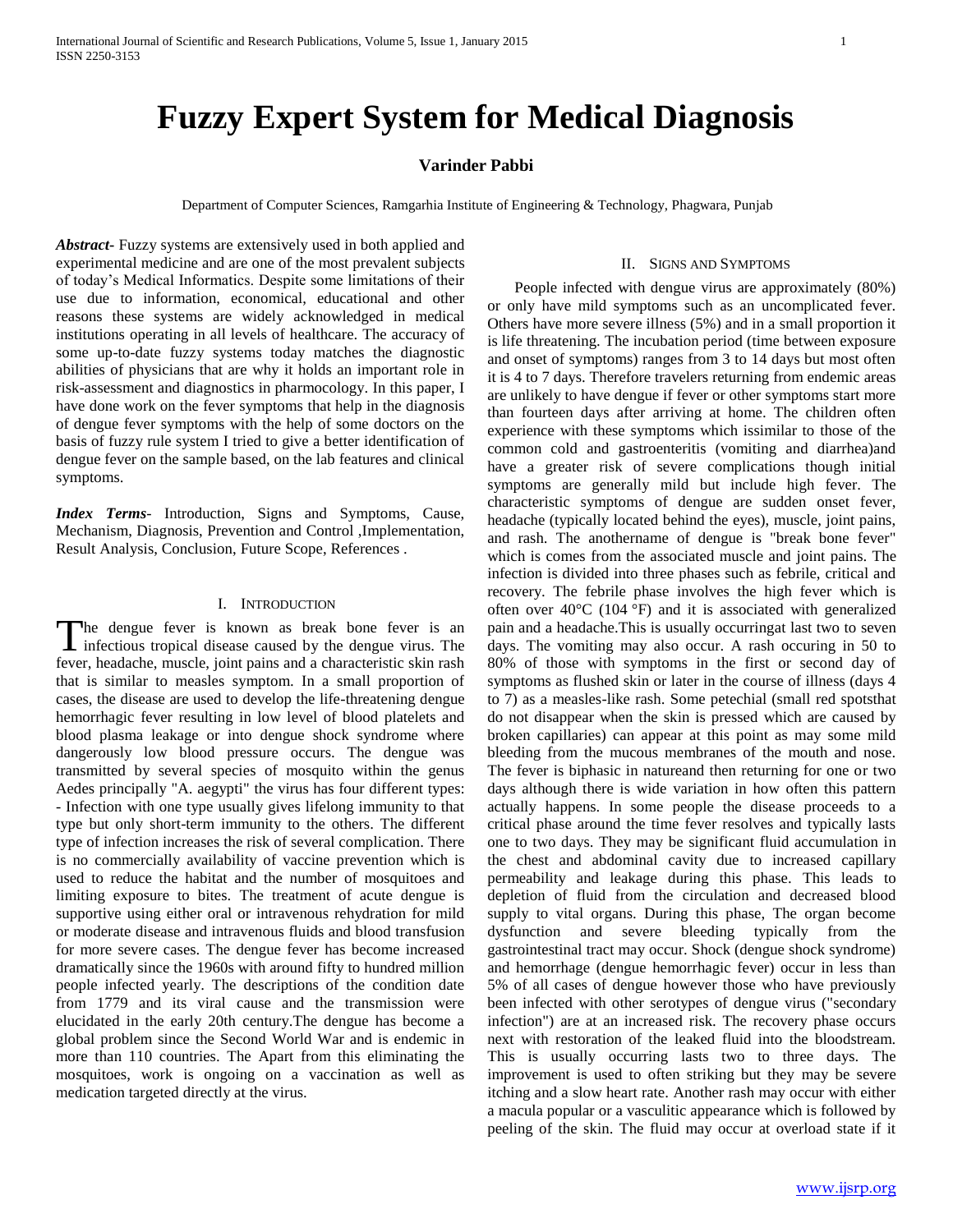affects the brainaccording to this stage.It may cause a reduced level of consciousness or seizures. A feeling of fatigue may be occur at last for weeks in adults age.

## III. CAUSE

## *A. Virology*

 Dengue fever virus (DENV) is an RNA virus of the family Flaviviridae genus Flavivirus. The other member of the same genus which include different type of virus. They may betransmitted by arthropods (mosquitoes or ticks) and are also referred as arboviruses (arthropod-borne viruses). The dengue virus genome (genetic material) contains about eleven thousand nucleotide bases which code for the three different types of protein molecules (C, prM and E) that form the virus particle and seven other types of protein molecules (NS1, NS2a, NS2b, NS3, NS4a, NS4b, NS5) that are only found in infected host cells and are required for replication of the virus. There are four type of strains of the virus which are called as serotypes and these are referred to as DENV-1, DENV-2, DENV-3 and DENV-



**Figure 1.1 A TEM micrograph showing dengue virus virions**

#### *B. Transmission*

 The dengue virus was primarily transmitted by Aedes mosquitoes, particularly "A. aegypti". These mosquito are usually live in between the latitudes of 35° North and 35° South below an elevation of 1,000 metres (3,300 ft). They typically bite during the day particularly in the early morning and in the evening. Other Aedes species that transfer the disease such asA. albopictus,A. polynesiensis and A. scutellaris.The humans are the primary host of the virus but it is also circulates in nonhuman primates. An infection can be attainvia a single bite. A female mosquito takes a blood as a meal from a person which is infected with dengue fever the virus in the cells lining its gut. About 8 to 10 days later the virus spreads to other tissues including the mosquito's salivary glands and is subsequently released into its saliva. The virus seems to behaving no detrimental effect on the mosquito which was remains infected for life. The Aedesaegypti prefers to lay its eggs in artificial water containers to live in close proximity to humans and to feed off people rather than other vertebrates. The dengue can also be transmitted via infected blood products and through organ donation. In Singapore, dengue is endemic the risk is estimated to be between 1.6 and 6 per 10,000 transfusions. The vertical transmission (from mother to child) during pregnancy or at birth has been reported. The person-to-person mode of transmission have been reported but in

unusual case. The genetic variation indengue viruse is region specific suggestive that establishment into new territories is relatively infrequent despite dengue emerging in new regions in recent decades.



**Figure 1.2 the mosquito Aedes aegypti feeding on a human host**

## IV. MECHANISM

 When a mosquito carrying dengue virus bites a person the virus enters the skin together with the mosquito's saliva. It binds to and enter into the white blood cells and reproduces inside the cells while they move throughout the body. The white blood cells are used to produce a number of signaling proteins in which they are responsible for many of the symptoms such as the fever the flu-like symptoms and the severe pains. In severe infection, the virus increased inside the body frequently and many more human organs (such as the liver and the bone marrow) can be affected and fluid from the bloodstream leaks through the wall of small blood vessels into body cavities. The less blood circulates in the blood vessels and the blood pressure becomes so low that it cannot supply sufficient blood to vital organs. The dysfunction of the bone marrow leads to reduce the number of platelets in which they are necessary for effective blood clotting. This is used to increase the risk of bleeding the other major complication of dengue fever.

## V. DIAGNOSIS

 The diagnosis of dengue is typically made clinically on the basis of reported symptoms and physical examination this applies especially in endemic areas. The disease can be difficult to differentiate from other viral infections. The probable diagnosis are based on the fever and two other of the following infection which is as follow:- Nausea and vomiting, rash, pain, low white blood cell, positive tourniquet test or any warning sign in someone who lives in an endemic area. The warning signs typically occur before the onset of severe dengue. The tourniquet test is particularly useful in settings where no laboratory investigations are readily available involves the application of a blood pressure cuff at between the diastolic and systolic pressure for five minutes followed by the counting of any petechial hemorrhages a higher number makes a diagnosis of dengue more likely. The diagnosis should be considered in anyone who develops a fever within two weeks of being in the tropics or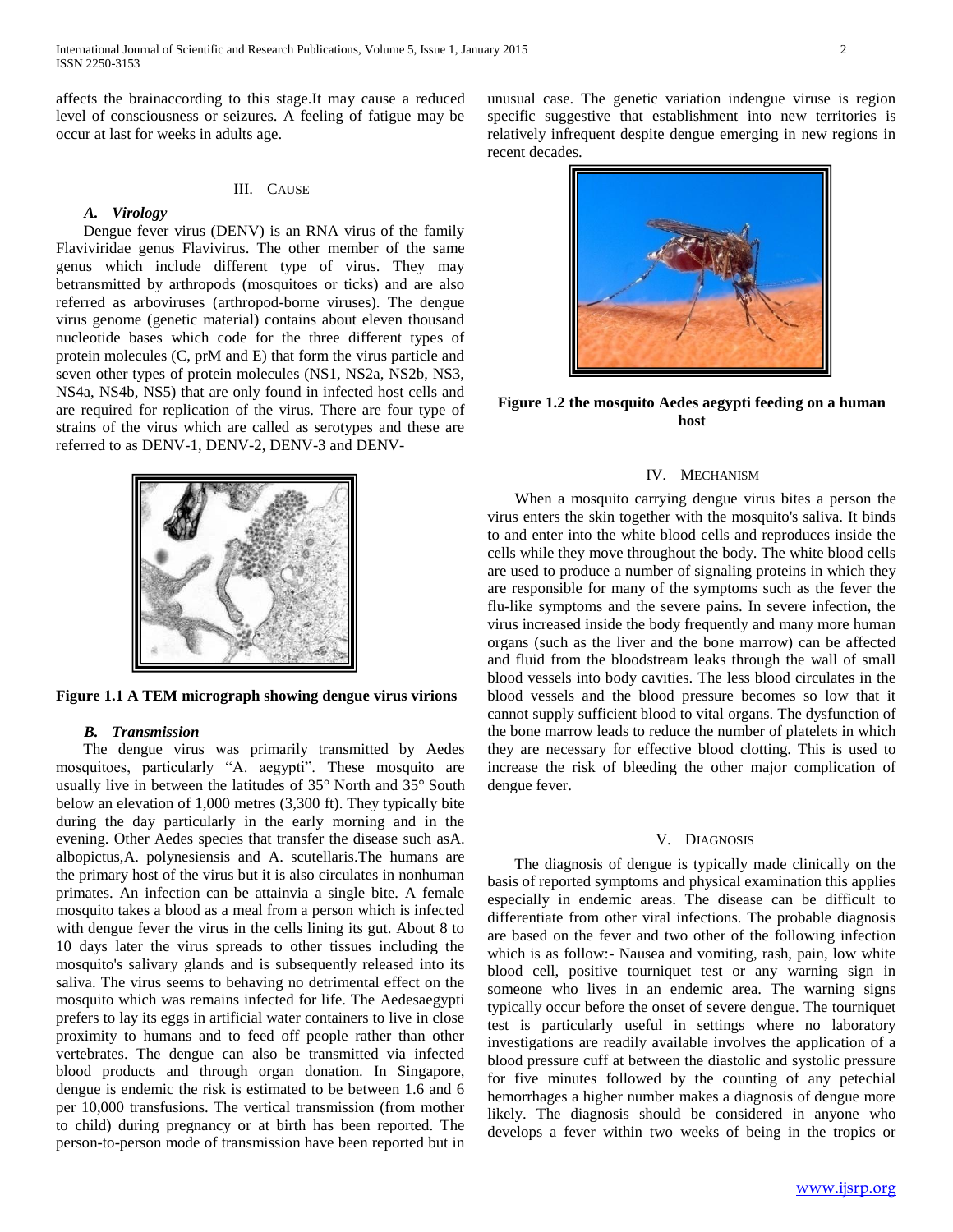subtropics. It is difficult to distinguish dengue fever and chikungunya is a similar viral infection that shares many symptoms and occurs in similar parts of the world to dengue. The investigations are used to perform to exclude other conditions that cause similar symptoms such as malaria, viral, fever, typhoid, disease, measles and influenza. The earliest change detectable on laboratory investigations is a low white blood cell count which may then be followed by low platelets and metabolic acidosis. A moderately elevated level of amino transferees from the liver is commonly associated with low platelets and white blood cells. In severe disease, the plasma leakage results in the hem concentration (as indicated by a rising hematocrit) and hypoid buminemia. Pleural effusions or ascites can be detecte by physical examination when large but the demonstration of fluid on ultrasound may assist in the early identification of dengue collison syndrome. The use of ultrasound is limited by lack of availability in many settings. Dengue shock syndrome occurs if pulse pressure drops to less than or equal to 20 mm Hg while peripheral vascular collapse is evidenced. Dengue fever may be diagnosed by microbiological laboratory testing. This is done by virus isolation in cell cultures nucleic acid detection by PCR viral antigen detection or specific antibodies (serology). Virus isolation and nucleic acid detection are more accurate than antigen detection but these tests are not widely available due to their greater cost. All tests can be negative in the early stages of the disease. The PCR and viral antigen detection are more accurate in the first seven days. In 2012, The PCR test was introduced that can run on equipment used to diagnoseinfluenza this is likely to improve access to PCR-based diagnosis. These laboratory tests are only of diagnostic value during the acute phase of the illness with the exception of serology. The test for dengue virus-specific antibodies types IgG and IgM can be useful in confirming a diagnosis in the later stages of the infection. The IgG and IgM are produced after 5 to 7 days. The highest levels (titres) of IgM are detected following a primary infection but IgM is used to produce in secondary and tertiary infections. The IgM becomes undetectable 30 to 90 days after a primary infection but earlier following re-infections. The IgG remain detectable for over 60 years and in the absence of symptoms is a useful indicator of pastinfection. After a primary infection the IgG reaches peak levels in the blood after 14 to 21 days. In subsequent reinfections levels peak earlier and the titres are usually higher. The IgG and IgM are used to provide protective immunity to the infecting serotype of the virus. In the laboratory test, the IgG and IgM antibodies can cross-react with other flaviviruses such as yellow fever virus which can make the interpretation of the serology difficult. The detection of IgG alone is not considered diagnostic unless blood samples are collected fourteen days apart and a greater than fourfold increase in levels of specific IgG is detected. The detection of IgM was consider a diagnostic with symptoms in a person. The dengue is caused by flavivirus transmitted by bite of aedes mosquito. These are four sero types of virus. Dengue is of three types:-

- Dengue fever
- Dengue Hemorrhagic Fever
- Dengue Shock Syndrome



**Figure 1.3Types of Dengue Fever**

## *A. Dengue Fever*

After incubation period of 4-5 days there is

- $\blacksquare$  High fever, chills
- Break bone aching headache
- Sore Throat
- Prostration
- Malaise

 Initially the skin appears flushed or blotched but 3 to 4 days after the onset of fever a maculopopolar rash which spares palms and soles appears in 50% of cases. As rash fades localized clusters of petechiae on extensor surface of limbs became apparent.

## **Investigation:-**

- Leucopenia/TLC decrease
- SGOT/SGPT increases
- Platelets may or may not be decreased

## *B. Dengue Hemorrhagic Fever*

Occurs more commonly in children in endemic area and is most likely to occur in secondary infections and in infections with serotype Z

- Fever
- Signs of hemorrhage such as ecchymosed, GIT bleed, epistaxis
- Restlessness, Epistaxis and abdominal pain

#### **Investigation:-**

- TLC decreased
- SGOT/SGPT increased
- Platelets decreased
- BT/CT abnormal
- **K-Ray shows infiltrate effusion**

#### *C. Dengue Shock Syndrome*

- Acute fever
- Hemorrhagic manifestation
- Severe abdominal pain
- **Bleeding**
- Consciousness level decreased
- **Hypothermia**

#### **Investigation:-**

- TLC decreased
- SGOT/SGPT increased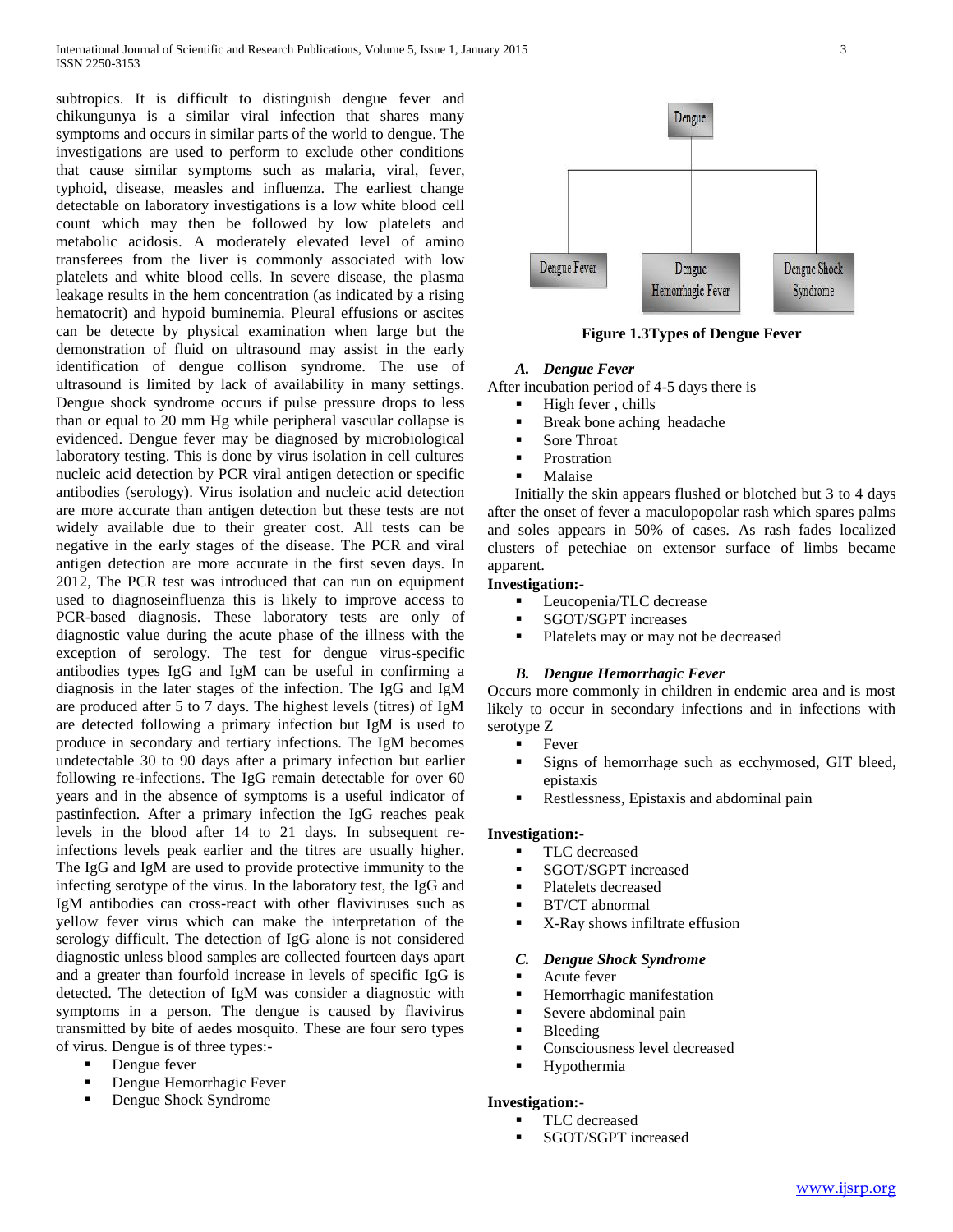- Platelet Decreased
- Blood pressure falls
- **Electrolyte imbalance**

## **Diagnosis:-**

- IgM and IgG ELISA after febrile phase.
- Virus may be detected during acute phase PCR or detection of specific viral protein NS1 by ELISA helpful during first few days of infection.

## VI. CHARACTERISTICS

 Dengue fever is a severe, flu-like illness that affects infants, young children and adults but seldom causes death. The Dengue should be suspected when a high fever  $(40^{\circ}C/ 104^{\circ}F)$  is accompanied by two of the following symptoms: severe headache, pain behind the eyes, muscle and joint pains, nausea, vomiting, swollen glands or rash. The symptoms are usually occur last for 2–7 days, after an incubation period of 4–10 days after the bite from an infected mosquito. The severe dengue is a potentially deadly complication due to plasma leaking, fluid accumulation, respiratory distress, severe bleeding or organ impairment. The warning signs occur in between 3–7 days after the firstsymptoms in conjunction with a decrease in temperature (below 38°C/ 100°F) and include: severe abdominal pain, persistent vomiting, rapid breathing, bleeding gums, fatigue, restlessness, blood in vomit. The next 24–48 hours of the critical stage can be lethal; proper medical care is needed to avoid complications and risk of death.

## VII. PREVENTION AND CONTROL

 At present, the only method to control or prevent the transmission of dengue virus is to combat vector mosquitoes through:

- preventing mosquitoes from accessing egg-laying habitats by environmental management and modification;
- disposing of solid waste properly and removing artificial man-made habitats;
- covering, emptying and cleaning of domestic water storage containers on a weekly basis;
- applying appropriate insecticides to water storage outdoor containers;
- using of personal household protection such as window screens, long-sleeved clothes, insecticide treated materials, coils and vaporizers;
- improving community participation and mobilsation for sustained vector control;
- applying insecticides such as space spraying during outbreaks as one of the emergency vector control measures;
- Active monitoring and surveillance of a vector should be carried out to determine effectiveness of control interventions.

#### VIII. IMPLEMENTATION

 The proposed Fuzzy based methodology is implemented in MATLAB 7.10. MATLAB (Matrix Laboratory) environment is one such facility which lends a high performance language for technical computing. Fuzzy inference is the process of formulating the mapping from a given input to an output using fuzzy logic. The mapping is used to provide a basis from which decisions can be made. Following figure gives the snap shot of MATLAB window while using FIS editor for 5 inputs and 1 output.

#### **Figure 1.4 Fuzzy Inference System with 5 input&1 output.**

Inputs are Age, TLC, SGOT/SGPT, PLATELETS COUNT and BP. The output is Dengue.

#### **A) Membership Function Editor for AGE**



**Age:-**

- **a**)  $0 16$  Child
- **b)** 15-45 Young
- **c)** 44-90 Old



**Figure1.5 Membership Function Editor for Age**

Here Age is the  $1<sup>st</sup>$  input membership function which is further divided in to three parts i.e. child, young and old. Child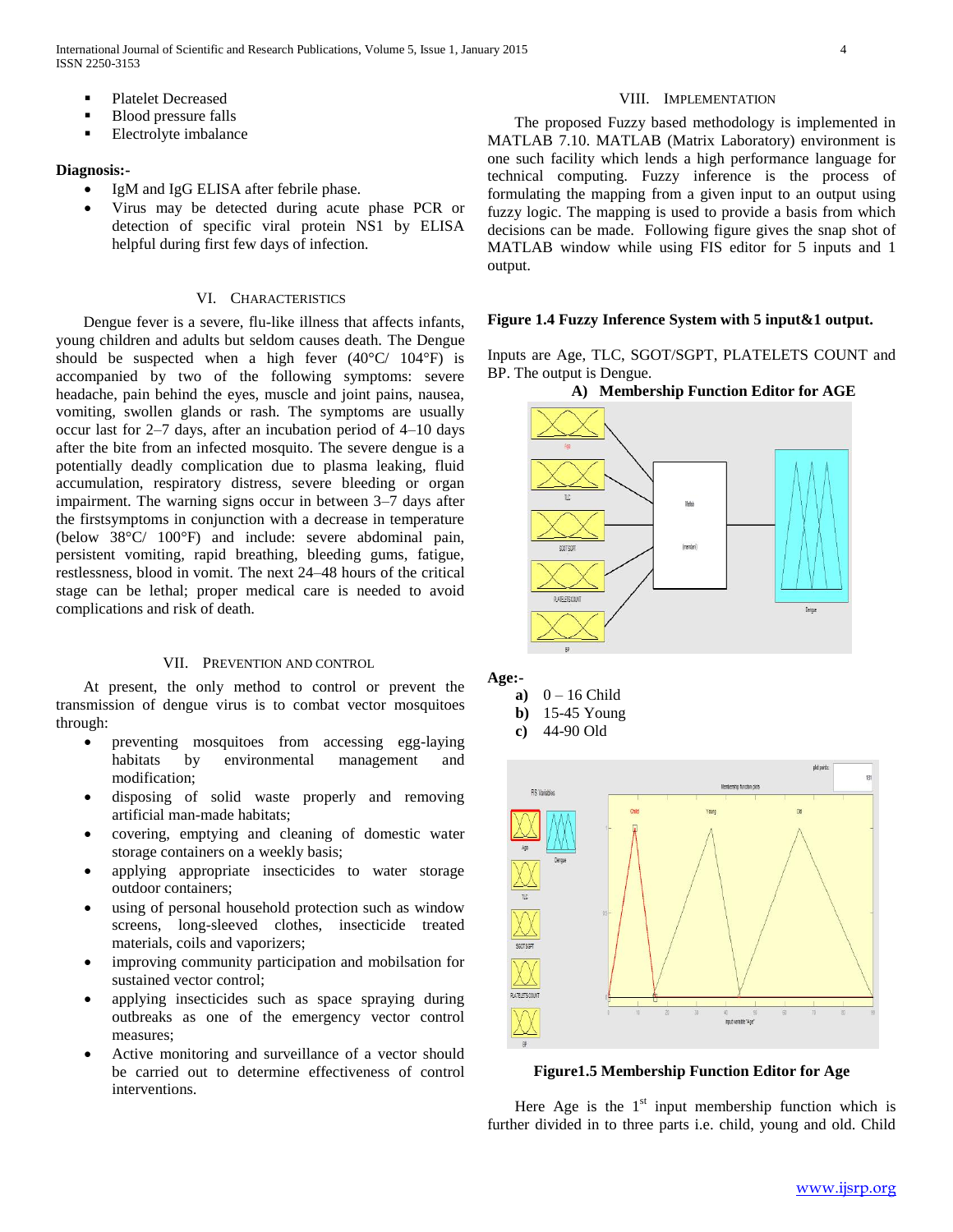age is range from 0-16. Young age is range from 15-45. Old age is range from 44-90.

**B) Membership Function Editor for TLC TLC:-a) 3500 - 4000 Low b) 3900 – 11000 Medium c) 10000 – 15000 High**



**Figure 1.6 Membership Function Editors for TLC**

Here TLC is the  $2<sup>nd</sup>$  input membership function which is further divided in to three parts i.e. Low, Medium and High. Low ranges from 3500 - 4000. Medium ranges from 3900 - 1100. High ranges from 10000 - 15000.

> **C) Membership Function Editor for SGOT/SGPT**

**SGOT/SGPT: a) 0 - 40 Low b) 35-50 Medium c) 45-55 High**



**Figure 1.7 Membership function editor for SGOT/SGPT**

Here SGOT/SGPT is the  $3<sup>rd</sup>$  input membership function which is further divided in to three parts i.e. Low, Medium and High. Low ranges from 0 - 40. Medium ranges from 35 - 50. High ranges from 45 - 55.





**Figure 1.8 Membership Function Editors for PLATELETS COUNT**

Here PLATELETS COUNT is the  $4<sup>th</sup>$  input membership function which is further divided in to three parts i.e. Low, Medium and High. Low ranges from 35000 - 150000. Medium ranges from 140000 - 450000. High ranges from 440000 - 470000.



**b) 120 / 80 100 – 120 Medium c) 140 / 90 115 – 150 High**



**Figure 1.9 Membership Function Editors for BP**

Here BP IS THE  $5^{TH}$  input membership function which is further divided into three parts i.e. Low, Medium and High. Low ranges from 90-110. Medium ranges from 100-120. High ranges from 115-150

**F) Membership Function Editor For DENGUE Dengue:-a) 0 - 3 No Dengue**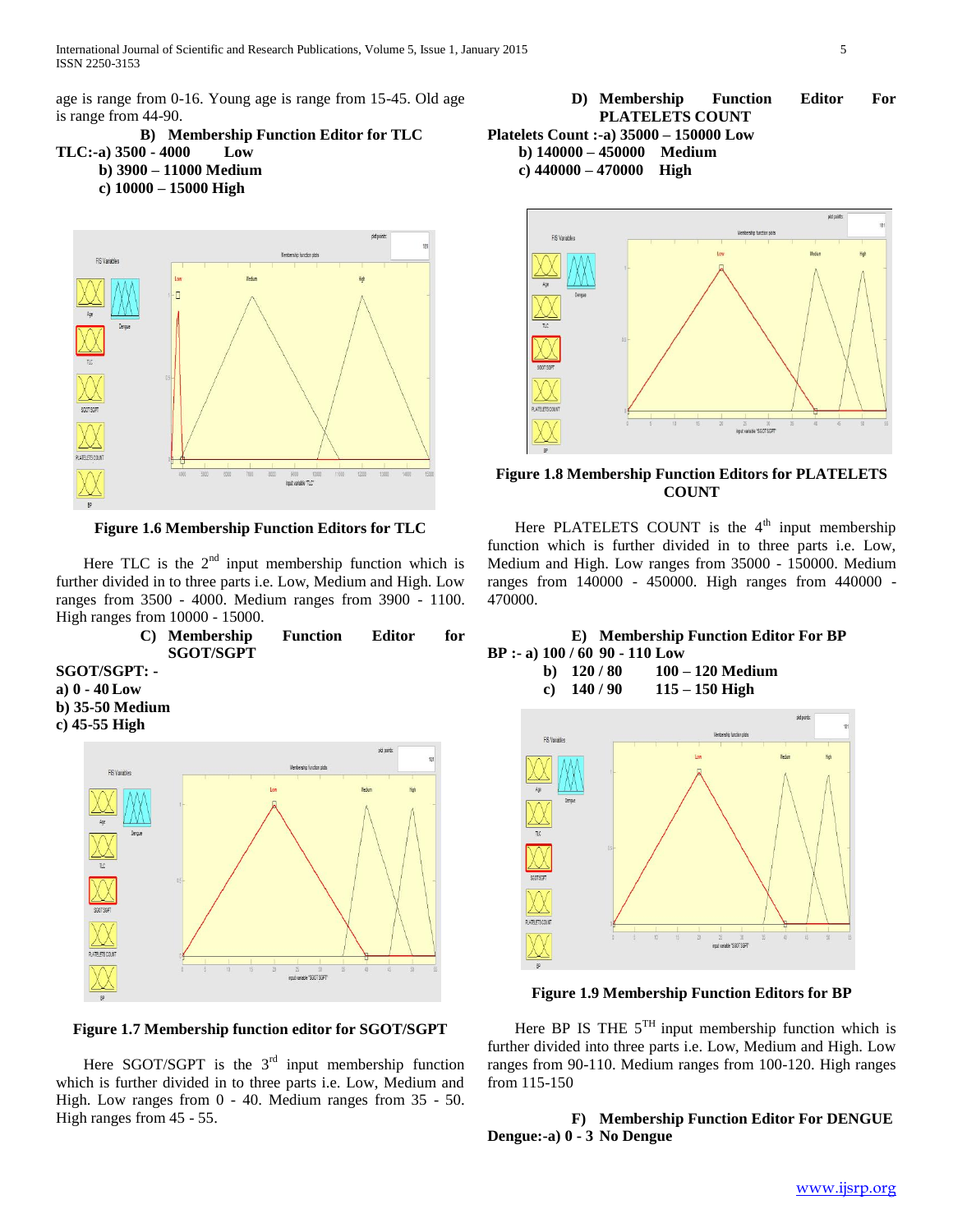



**Figure 1.10 Membership Function Editors for DENGUE**

 Here Dengue is the output mebership function which is further divided into four parts i.e. No Dengue, DF, DHF and DSS. No Dengue ranges from 0-3. DF ranges from 2.6-4. DHF ranges from 3.8-6 and DSS ranges from 5.8 -10.

## **G) Rule Viewer**

 After selecting the membership functions, the rules are also generated using the Rule-Editor. Then the rules can be viewed using the Rule-Viewer. In Fuzzy Inference Systems, based on the knowledge provided by the Domain Experts (Doctors), decisions are made and outputs are generated. While collection of this type of knowledge generates a fuzzy knowledge base system, which is basically collection of some fuzzy IF-THEN rules. In this proposed system, 729 such type of fuzzy IF-THEN rules is generated by consulting various Domain Experts (Doctors). **Figure 1.11 Membership Function Editors for Rules viewer**



#### **H) Surface Viewer**

 There are total 729 rules that are generated using Fuzzy Inference System. After this, Surface-Viewer can be used. Using the Surface Viewer, a three-dimensional curve is seen that represents the mapping from two inputs and one output. If there are two inputs and one output, the entire mapping in one plot can be seen. When there is more than one input, there may be trouble in displaying the results. According to the Surface Viewer which is equipped with pop-up menus that provide a feature to select any two inputs and any one output for plotting. The Surface-Viewer is shown in Figure 1.12



**Figuer 1.12 Membership Function Editor for Surface Viewer**

 In Surface-Viewer, TLC and Age are taken as input and the output is Dengue. In the similar way, a surface can be viewed for other pairs of the input. The other pairs of the inputs can be Age, TLC and SGOT/SGPT.

#### IX. RESULT ANALYSIS

 The output of my thesis is coming out to be more reliable and dependable as I have used the fuzzy approach to diagnose the dengue disease. Till date the best work done in this field was of "A New Intelligence-Based Approach for Computer-Aided Diagnosis of Dengue Fever" who had worked upon he probabilistic model to predict the occurrence or the nonoccurrence of dengue for a patient based on the symptoms generated. Therefore my thesis implementation can be more useful and accurate as compared to the previous work.

#### X. CONCLUSION

 The result of the implementation suggests that an almost 100% accurate in predicting the type of dengue fever. As per the actual data matched with the results generated by the training tool, it was found that 95+ % of the results generated by the tool were similar to the actual data of the patients. However it may not be the best result but it is sufficient to prove the working.

## XI. FUTURE SCOPE

 The present can be extended for further diagnosis of disease other than dengueand the prediction would become almost correct for any types of fever.It can also be extended by using the